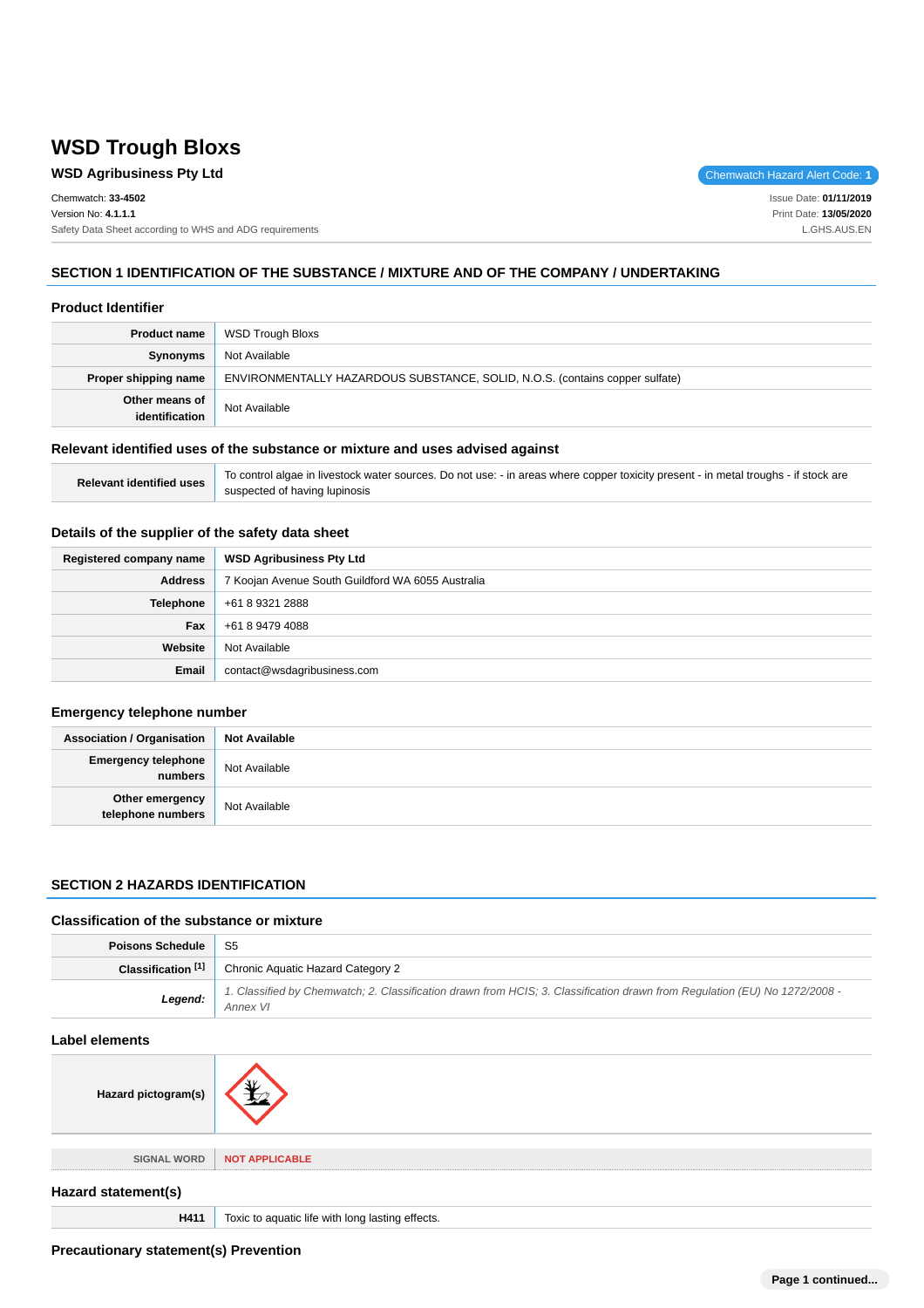**P273** Avoid release to the environment.

#### **Precautionary statement(s) Response**

**P391** Collect spillage.

#### **Precautionary statement(s) Storage**

Not Applicable

#### **Precautionary statement(s) Disposal**

**P501** Dispose of contents/container to authorised hazardous or special waste collection point in accordance with any local regulation.

#### **SECTION 3 COMPOSITION / INFORMATION ON INGREDIENTS**

#### **Substances**

See section below for composition of Mixtures

#### **Mixtures**

| <b>CAS No</b>  | slweight s | Name    |
|----------------|------------|---------|
| 7758-98-7<br>. | 1-10       | ≘ulfate |

#### **SECTION 4 FIRST AID MEASURES**

#### **Description of first aid measures**

| <b>Eye Contact</b>  | If this product comes in contact with the eyes:<br>• Wash out immediately with fresh running water.<br>Ensure complete irrigation of the eye by keeping eyelids apart and away from eye and moving the eyelids by occasionally<br>lifting the upper and lower lids.<br>► Seek medical attention without delay; if pain persists or recurs seek medical attention.<br>► Removal of contact lenses after an eye injury should only be undertaken by skilled personnel.                                |
|---------------------|-----------------------------------------------------------------------------------------------------------------------------------------------------------------------------------------------------------------------------------------------------------------------------------------------------------------------------------------------------------------------------------------------------------------------------------------------------------------------------------------------------|
| <b>Skin Contact</b> | If skin contact occurs:<br>Inmediately remove all contaminated clothing, including footwear.<br>Flush skin and hair with running water (and soap if available).<br>Seek medical attention in event of irritation.                                                                                                                                                                                                                                                                                   |
| Inhalation          | If fumes, aerosols or combustion products are inhaled remove from contaminated area.<br>• Other measures are usually unnecessary.                                                                                                                                                                                                                                                                                                                                                                   |
| Ingestion           | If swallowed do <b>NOT</b> induce vomiting.<br>If vomiting occurs, lean patient forward or place on left side (head-down position, if possible) to maintain open airway and<br>prevent aspiration.<br>• Observe the patient carefully.<br>► Never give liquid to a person showing signs of being sleepy or with reduced awareness; i.e. becoming unconscious.<br>► Give water to rinse out mouth, then provide liquid slowly and as much as casualty can comfortably drink.<br>Seek medical advice. |

#### **Indication of any immediate medical attention and special treatment needed**

Treat symptomatically.

for copper intoxication:

- ▶ Unless extensive vomiting has occurred empty the stomach by lavage with water, milk, sodium bicarbonate solution or a 0.1% solution of potassium ferrocyanide (the resulting copper ferrocyanide is insoluble).
- Administer egg white and other demulcents.
- **Maintain electrolyte and fluid balances.**
- Morphine or meperidine (Demerol) may be necessary for control of pain.
- If symptoms persist or intensify (especially circulatory collapse or cerebral disturbances, try BAL intramuscularly or penicillamine in accordance with the supplier's recommendations.
- Treat shock vigorously with blood transfusions and perhaps vasopressor amines.
- If intravascular haemolysis becomes evident protect the kidneys by maintaining a diuresis with mannitol and perhaps by alkalinising the urine with sodium bicarbonate.
- It is unlikely that methylene blue would be effective against the occassional methaemoglobinemia and it might exacerbate the subsequent haemolytic episode. **Institute measures for impending renal and hepatic failure.**
- [GOSSELIN, SMITH & HODGE: Commercial Toxicology of Commercial Products]
- A role for activated charcoals for emesis is, as yet, unproven.
- In severe poisoning CaNa2EDTA has been proposed.

[ELLENHORN & BARCELOUX: Medical Toxicology]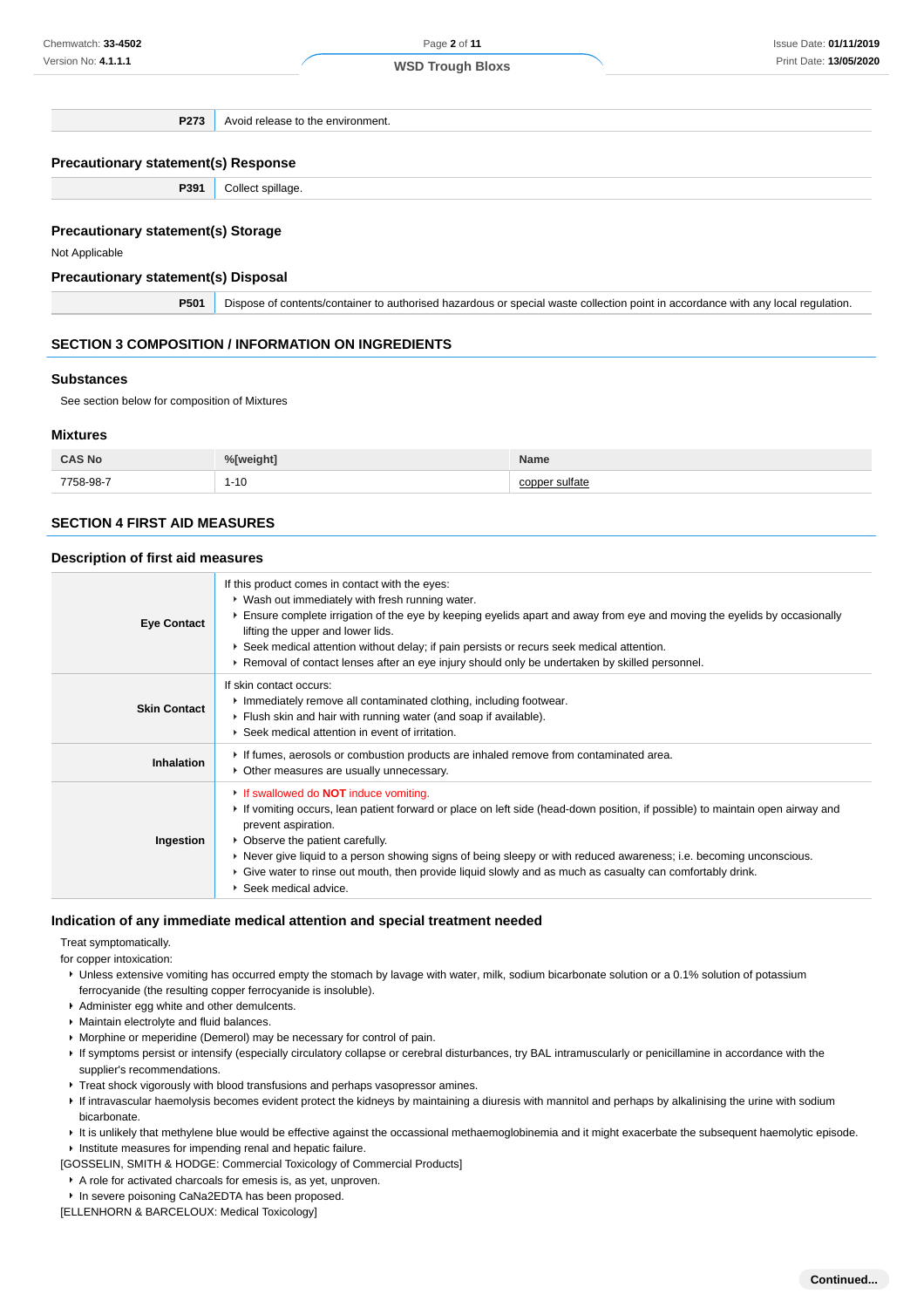**Continued...**

### **SECTION 5 FIREFIGHTING MEASURES**

#### **Extinguishing media**

- Water spray or fog.
- Foam.
- Dry chemical powder.
- BCF (where regulations permit).
- Carbon dioxide.

#### **Special hazards arising from the substrate or mixture**

| <b>Fire Incompatibility</b>    | None known.                                                                                                                                                                                                                                                                                                                                                                                                                                                                                                                                                                                                          |  |
|--------------------------------|----------------------------------------------------------------------------------------------------------------------------------------------------------------------------------------------------------------------------------------------------------------------------------------------------------------------------------------------------------------------------------------------------------------------------------------------------------------------------------------------------------------------------------------------------------------------------------------------------------------------|--|
| <b>Advice for firefighters</b> |                                                                                                                                                                                                                                                                                                                                                                                                                                                                                                                                                                                                                      |  |
| <b>Fire Fighting</b>           | Alert Fire Brigade and tell them location and nature of hazard.<br>► Wear breathing apparatus plus protective gloves in the event of a fire.<br>Prevent, by any means available, spillage from entering drains or water courses.<br>▶ Use fire fighting procedures suitable for surrounding area.<br>DO NOT approach containers suspected to be hot.<br>► Cool fire exposed containers with water spray from a protected location.<br>If safe to do so, remove containers from path of fire.<br>Equipment should be thoroughly decontaminated after use.<br>Slight hazard when exposed to heat, flame and oxidisers. |  |
| <b>Fire/Explosion Hazard</b>   | • Non combustible.<br>Not considered a significant fire risk, however containers may burn.<br>Decomposition may produce toxic fumes of:<br>sulfur oxides (SOx)<br>metal oxides                                                                                                                                                                                                                                                                                                                                                                                                                                       |  |
| <b>HAZCHEM</b>                 | 2Z                                                                                                                                                                                                                                                                                                                                                                                                                                                                                                                                                                                                                   |  |

### **SECTION 6 ACCIDENTAL RELEASE MEASURES**

### **Personal precautions, protective equipment and emergency procedures**

See section 8

#### **Environmental precautions**

See section 12

#### **Methods and material for containment and cleaning up**

| <b>Minor Spills</b> | Environmental hazard - contain spillage.<br>• Clean up all spills immediately.<br>▶ Secure load if safe to do so.<br>▶ Bundle/collect recoverable product.<br>• Collect remaining material in containers with covers for disposal.                                                                                                                                                                                                                                                                                                        |
|---------------------|-------------------------------------------------------------------------------------------------------------------------------------------------------------------------------------------------------------------------------------------------------------------------------------------------------------------------------------------------------------------------------------------------------------------------------------------------------------------------------------------------------------------------------------------|
| <b>Major Spills</b> | Environmental hazard - contain spillage.<br>• Clean up all spills immediately.<br>▶ Wear protective clothing, safety glasses, dust mask, gloves.<br>▶ Secure load if safe to do so. Bundle/collect recoverable product.<br>► Use dry clean up procedures and avoid generating dust.<br>▶ Vacuum up (consider explosion-proof machines designed to be grounded during storage and use).<br>▶ Water may be used to prevent dusting.<br>• Collect remaining material in containers with covers for disposal.<br>Flush spill area with water. |

Personal Protective Equipment advice is contained in Section 8 of the SDS.

### **SECTION 7 HANDLING AND STORAGE**

#### **Precautions for safe handling**

| Safe handling | Limit all unnecessary personal contact.<br>Wear protective clothing when risk of exposure occurs.<br>▶ Use in a well-ventilated area.<br>Avoid contact with incompatible materials.<br>When handling, <b>DO NOT</b> eat, drink or smoke. |
|---------------|------------------------------------------------------------------------------------------------------------------------------------------------------------------------------------------------------------------------------------------|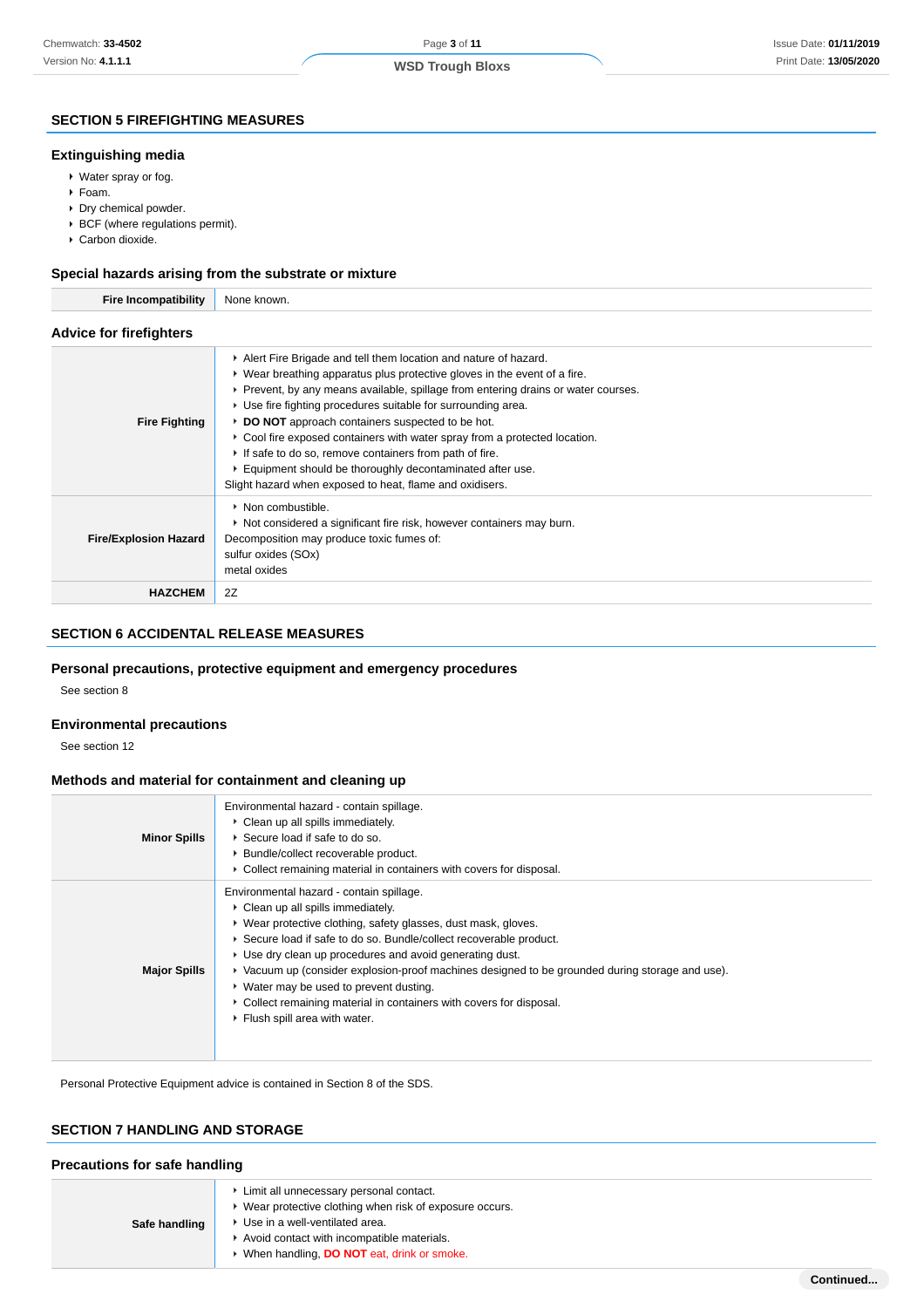|                   | ▶ Keep containers securely sealed when not in use.<br>Avoid physical damage to containers.<br>Always wash hands with soap and water after handling.<br>• Work clothes should be laundered separately.<br>Use good occupational work practice.<br>▶ Observe manufacturer's storage and handling recommendations contained within this SDS.<br>▶ Atmosphere should be regularly checked against established exposure standards to ensure safe working conditions are<br>maintained. |
|-------------------|-----------------------------------------------------------------------------------------------------------------------------------------------------------------------------------------------------------------------------------------------------------------------------------------------------------------------------------------------------------------------------------------------------------------------------------------------------------------------------------|
| Other information | Store in original containers.<br>▶ Keep containers securely sealed.<br>Store in a cool, dry, well-ventilated area.<br>Store away from incompatible materials and foodstuff containers.<br>► Protect containers against physical damage and check regularly for leaks.<br>▶ Observe manufacturer's storage and handling recommendations contained within this SDS.                                                                                                                 |

### **Conditions for safe storage, including any incompatibilities**

| Suitable container      | Cardboard box.<br>• Packaging as recommended by manufacturer.      |
|-------------------------|--------------------------------------------------------------------|
| Storage incompatibility | Avoid strong acids, bases.<br>Avoid reaction with oxidising agents |

### **SECTION 8 EXPOSURE CONTROLS / PERSONAL PROTECTION**

### **Control parameters**

### **OCCUPATIONAL EXPOSURE LIMITS (OEL)**

#### **INGREDIENT DATA**

Not Available

#### **EMERGENCY LIMITS**

| Ingredient     | <b>Material name</b>                 | TEEL-1               | TEEL-2             | TEEL-3   |
|----------------|--------------------------------------|----------------------|--------------------|----------|
| copper sulfate | Copper sulfate; (Copper(II) sulfate) | $7.5 \text{ mg/m}$ 3 | $9.9 \text{ mg/m}$ | 59 mg/m3 |
|                |                                      |                      |                    |          |
| Ingredient     | <b>Original IDLH</b>                 | <b>Revised IDLH</b>  |                    |          |
| copper sulfate | Not Available                        | Not Available        |                    |          |

#### **OCCUPATIONAL EXPOSURE BANDING**

| Ingredient     | <b>Occupational Exposure Band Rating</b>                                                                                                                                                                                                                                                                                                                                 | <b>Occupational Exposure Band Limit</b> |  |
|----------------|--------------------------------------------------------------------------------------------------------------------------------------------------------------------------------------------------------------------------------------------------------------------------------------------------------------------------------------------------------------------------|-----------------------------------------|--|
| copper sulfate |                                                                                                                                                                                                                                                                                                                                                                          | $\leq$ 0.01 mg/m <sup>3</sup>           |  |
| Notes:         | Occupational exposure banding is a process of assigning chemicals into specific categories or bands based on a chemical's<br>potency and the adverse health outcomes associated with exposure. The output of this process is an occupational exposure<br>band (OEB), which corresponds to a range of exposure concentrations that are expected to protect worker health. |                                         |  |

#### **MATERIAL DATA**

### **Exposure controls**

| Appropriate engineering<br>controls | Engineering controls are used to remove a hazard or place a barrier between the worker and the hazard. Well-designed<br>engineering controls can be highly effective in protecting workers and will typically be independent of worker interactions to<br>provide this high level of protection.<br>The basic types of engineering controls are:<br>Process controls which involve changing the way a job activity or process is done to reduce the risk.<br>Enclosure and/or isolation of emission source which keeps a selected hazard "physically" away from the worker and ventilation<br>that strategically "adds" and "removes" air in the work environment. Ventilation can remove or dilute an air contaminant if<br>designed properly. The design of a ventilation system must match the particular process and chemical or contaminant in use.<br>Employers may need to use multiple types of controls to prevent employee overexposure.<br>General exhaust is adequate under normal operating conditions. Local exhaust ventilation may be required in specific<br>circumstances. If risk of overexposure exists, wear approved respirator. Correct fit is essential to obtain adequate protection.<br>Provide adequate ventilation in warehouse or closed storage areas. Air contaminants generated in the workplace possess<br>varying "escape" velocities which, in turn, determine the "capture velocities" of fresh circulating air required to effectively remove<br>the contaminant.<br>Type of Contaminant: | Air Speed: |
|-------------------------------------|--------------------------------------------------------------------------------------------------------------------------------------------------------------------------------------------------------------------------------------------------------------------------------------------------------------------------------------------------------------------------------------------------------------------------------------------------------------------------------------------------------------------------------------------------------------------------------------------------------------------------------------------------------------------------------------------------------------------------------------------------------------------------------------------------------------------------------------------------------------------------------------------------------------------------------------------------------------------------------------------------------------------------------------------------------------------------------------------------------------------------------------------------------------------------------------------------------------------------------------------------------------------------------------------------------------------------------------------------------------------------------------------------------------------------------------------------------------------------------------------------------------------------------|------------|
|                                     |                                                                                                                                                                                                                                                                                                                                                                                                                                                                                                                                                                                                                                                                                                                                                                                                                                                                                                                                                                                                                                                                                                                                                                                                                                                                                                                                                                                                                                                                                                                                |            |
|                                     |                                                                                                                                                                                                                                                                                                                                                                                                                                                                                                                                                                                                                                                                                                                                                                                                                                                                                                                                                                                                                                                                                                                                                                                                                                                                                                                                                                                                                                                                                                                                |            |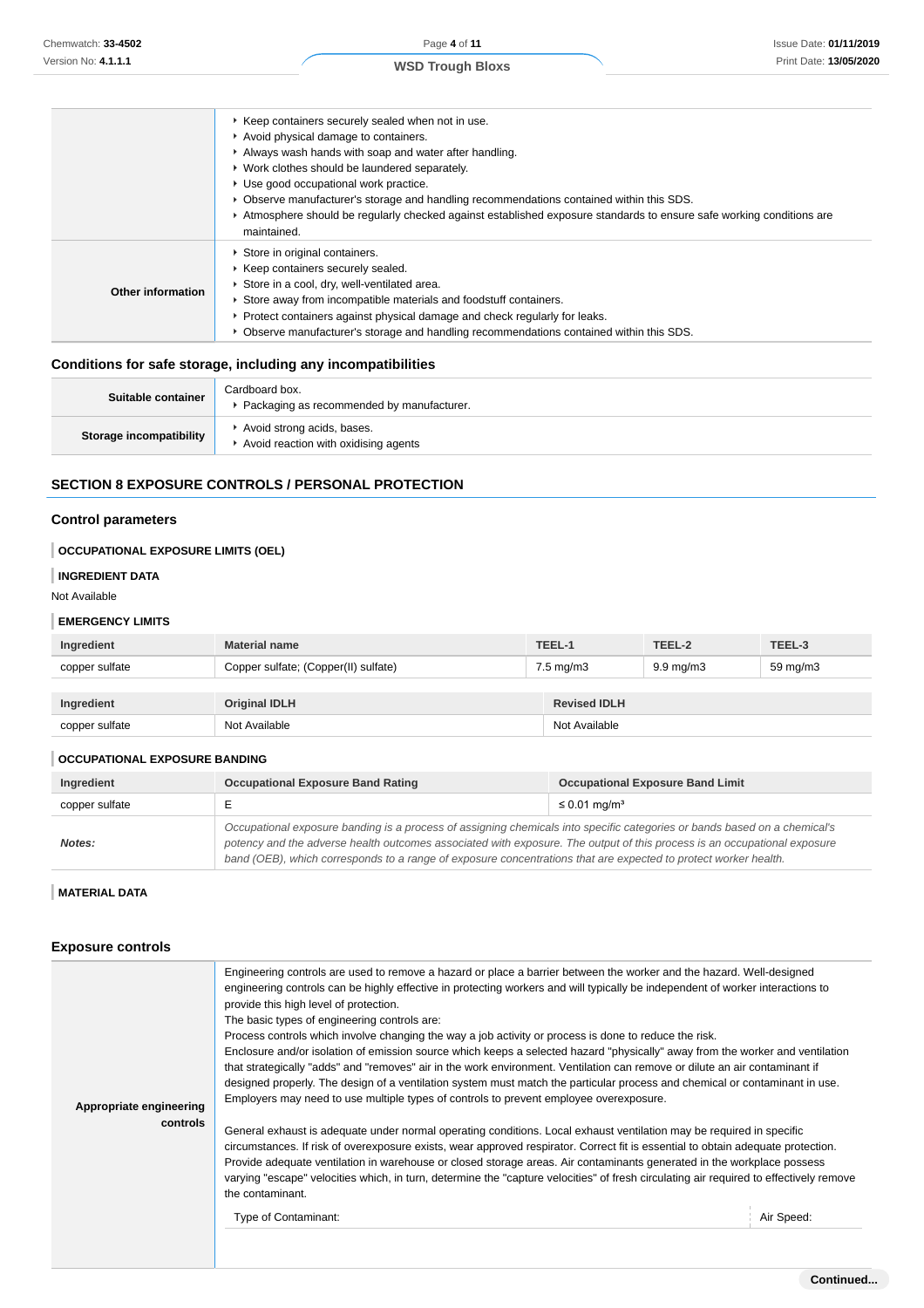|                              | solvent, vapours, degreasing etc., evaporating from tank (in still air).                                                                                                                                                                                                                                                                                                                                                                                                                                                                                                                                                                                                                                                                                                                                                                                                                                                                                                                                                               | $0.25 - 0.5$ m/s<br>(50-100 f/min)  |  |  |
|------------------------------|----------------------------------------------------------------------------------------------------------------------------------------------------------------------------------------------------------------------------------------------------------------------------------------------------------------------------------------------------------------------------------------------------------------------------------------------------------------------------------------------------------------------------------------------------------------------------------------------------------------------------------------------------------------------------------------------------------------------------------------------------------------------------------------------------------------------------------------------------------------------------------------------------------------------------------------------------------------------------------------------------------------------------------------|-------------------------------------|--|--|
|                              | aerosols, fumes from pouring operations, intermittent container filling, low speed conveyer transfers,<br>welding, spray drift, plating acid fumes, pickling (released at low velocity into zone of active<br>generation)<br>direct spray, spray painting in shallow booths, drum filling, conveyer loading, crusher dusts, gas<br>discharge (active generation into zone of rapid air motion)                                                                                                                                                                                                                                                                                                                                                                                                                                                                                                                                                                                                                                         |                                     |  |  |
|                              |                                                                                                                                                                                                                                                                                                                                                                                                                                                                                                                                                                                                                                                                                                                                                                                                                                                                                                                                                                                                                                        |                                     |  |  |
|                              | grinding, abrasive blasting, tumbling, high speed wheel generated dusts (released at high initial<br>velocity into zone of very high rapid air motion).                                                                                                                                                                                                                                                                                                                                                                                                                                                                                                                                                                                                                                                                                                                                                                                                                                                                                | $2.5 - 10$ m/s<br>(500-2000 f/min.) |  |  |
|                              | Within each range the appropriate value depends on:                                                                                                                                                                                                                                                                                                                                                                                                                                                                                                                                                                                                                                                                                                                                                                                                                                                                                                                                                                                    |                                     |  |  |
|                              | Lower end of the range                                                                                                                                                                                                                                                                                                                                                                                                                                                                                                                                                                                                                                                                                                                                                                                                                                                                                                                                                                                                                 | Upper end of the range              |  |  |
|                              | 1: Room air currents minimal or favourable to capture                                                                                                                                                                                                                                                                                                                                                                                                                                                                                                                                                                                                                                                                                                                                                                                                                                                                                                                                                                                  | 1: Disturbing room air currents     |  |  |
|                              | 2: Contaminants of low toxicity or of nuisance value only.                                                                                                                                                                                                                                                                                                                                                                                                                                                                                                                                                                                                                                                                                                                                                                                                                                                                                                                                                                             | 2: Contaminants of high toxicity    |  |  |
|                              | 3: Intermittent, low production.                                                                                                                                                                                                                                                                                                                                                                                                                                                                                                                                                                                                                                                                                                                                                                                                                                                                                                                                                                                                       | 3: High production, heavy use       |  |  |
|                              | 4: Large hood or large air mass in motion                                                                                                                                                                                                                                                                                                                                                                                                                                                                                                                                                                                                                                                                                                                                                                                                                                                                                                                                                                                              | 4: Small hood-local control only    |  |  |
|                              | Simple theory shows that air velocity falls rapidly with distance away from the opening of a simple extraction pipe. Velocity<br>generally decreases with the square of distance from the extraction point (in simple cases). Therefore the air speed at the<br>extraction point should be adjusted, accordingly, after reference to distance from the contaminating source. The air velocity at the<br>extraction fan, for example, should be a minimum of 1-2 m/s (200-400 f/min) for extraction of solvents generated in a tank 2<br>meters distant from the extraction point. Other mechanical considerations, producing performance deficits within the extraction<br>apparatus, make it essential that theoretical air velocities are multiplied by factors of 10 or more when extraction systems are<br>installed or used.                                                                                                                                                                                                      |                                     |  |  |
| <b>Personal protection</b>   |                                                                                                                                                                                                                                                                                                                                                                                                                                                                                                                                                                                                                                                                                                                                                                                                                                                                                                                                                                                                                                        |                                     |  |  |
| Eye and face protection      | No special equipment for minor exposure i.e. when handling small quantities.<br>OTHERWISE:<br>Safety glasses with side shields.<br>Contact lenses may pose a special hazard; soft contact lenses may absorb and concentrate irritants. A written policy<br>document, describing the wearing of lenses or restrictions on use, should be created for each workplace or task. This should<br>include a review of lens absorption and adsorption for the class of chemicals in use and an account of injury experience.<br>Medical and first-aid personnel should be trained in their removal and suitable equipment should be readily available. In the<br>event of chemical exposure, begin eye irrigation immediately and remove contact lens as soon as practicable. Lens should<br>be removed at the first signs of eye redness or irritation - lens should be removed in a clean environment only after workers<br>have washed hands thoroughly. [CDC NIOSH Current Intelligence Bulletin 59], [AS/NZS 1336 or national equivalent] |                                     |  |  |
| <b>Skin protection</b>       | See Hand protection below                                                                                                                                                                                                                                                                                                                                                                                                                                                                                                                                                                                                                                                                                                                                                                                                                                                                                                                                                                                                              |                                     |  |  |
| <b>Hands/feet protection</b> | No special equipment needed when handling small quantities.<br><b>OTHERWISE:</b> Wear general protective gloves, e.g. light weight rubber gloves.                                                                                                                                                                                                                                                                                                                                                                                                                                                                                                                                                                                                                                                                                                                                                                                                                                                                                      |                                     |  |  |
| <b>Body protection</b>       | See Other protection below                                                                                                                                                                                                                                                                                                                                                                                                                                                                                                                                                                                                                                                                                                                                                                                                                                                                                                                                                                                                             |                                     |  |  |
| Other protection             | No special equipment needed when handling small quantities.<br><b>OTHERWISE:</b><br>• Overalls.<br>▶ Barrier cream.                                                                                                                                                                                                                                                                                                                                                                                                                                                                                                                                                                                                                                                                                                                                                                                                                                                                                                                    |                                     |  |  |

### **Recommended material(s)**

#### **GLOVE SELECTION INDEX**

Glove selection is based on a modified presentation of the:

 **"Forsberg Clothing Performance Index".**

 The effect(s) of the following substance(s) are taken into account in the **computer-generated** selection:

Eyewash unit.

WSD Trough Bloxs

| <b>Material</b>       | <b>CPI</b> |
|-----------------------|------------|
| <b>BUTYL</b>          | A          |
| <b>NEOPRENE</b>       | A          |
| <b>VITON</b>          | A          |
| <b>NATURAL RUBBER</b> | C          |
| <b>PVA</b>            | C          |

### **Respiratory protection**

None under normal operating conditions.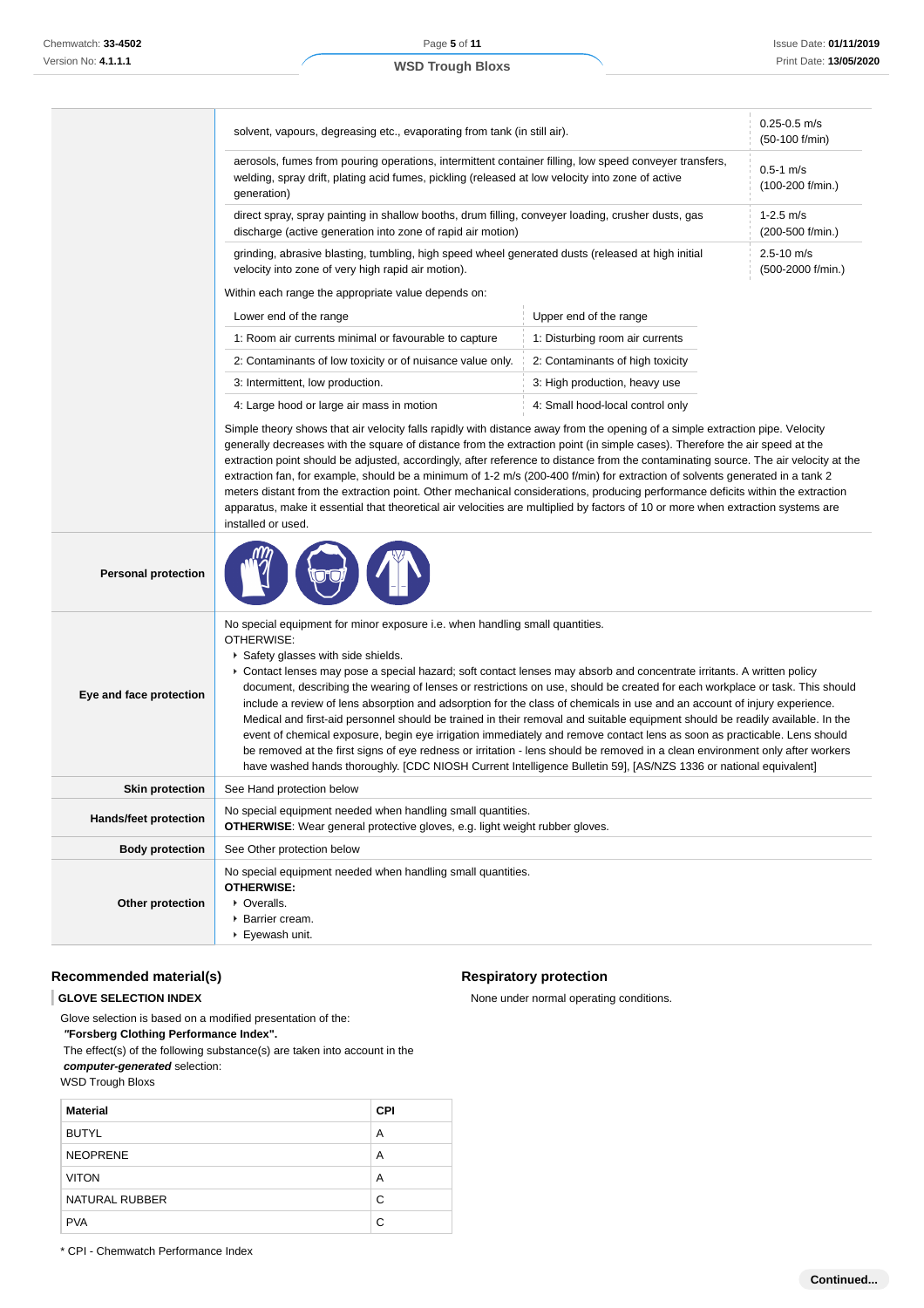#### A: Best Selection

B: Satisfactory; may degrade after 4 hours continuous immersion

C: Poor to Dangerous Choice for other than short term immersion

**NOTE**: As a series of factors will influence the actual performance of the glove, a final selection must be based on detailed observation. -

\* Where the glove is to be used on a short term, casual or infrequent basis,

factors such as "feel" or convenience (e.g. disposability), may dictate a choice

of gloves which might otherwise be unsuitable following long-term or frequent

use. A qualified practitioner should be consulted.

# **SECTION 9 PHYSICAL AND CHEMICAL PROPERTIES**

# **Information on basic physical and chemical properties**

**Appearance** Blue to grey solid slightly damp block; mixes with water.

| <b>Physical state</b>                           | Manufactured   | Relative density (Water =<br>1)                   | $0.8 - 1.2$    |
|-------------------------------------------------|----------------|---------------------------------------------------|----------------|
| Odour                                           | Not Available  | <b>Partition coefficient</b><br>n-octanol / water | Not Available  |
| <b>Odour threshold</b>                          | Not Available  | <b>Auto-ignition temperature</b><br>$(^{\circ}C)$ | Not Available  |
| pH (as supplied)                                | Not Available  | Decomposition<br>temperature                      | Not Available  |
| Melting point / freezing<br>point (°C)          | Not Available  | <b>Viscosity (cSt)</b>                            | Not Available  |
| Initial boiling point and<br>boiling range (°C) | Not Available  | Molecular weight (g/mol)                          | Not Applicable |
| Flash point (°C)                                | Not Applicable | <b>Taste</b>                                      | Not Available  |
| <b>Evaporation rate</b>                         | Not Available  | <b>Explosive properties</b>                       | Not Available  |
| Flammability                                    | Not Applicable | <b>Oxidising properties</b>                       | Not Available  |
| Upper Explosive Limit (%)                       | Not Applicable | <b>Surface Tension (dyn/cm</b><br>or mN/m)        | Not Applicable |
| Lower Explosive Limit (%)                       | Not Applicable | <b>Volatile Component (%vol)</b>                  | Not Available  |
| Vapour pressure (kPa)                           | Not Available  | Gas group                                         | Not Available  |
| Solubility in water                             | Miscible       | pH as a solution (1%)                             | Not Available  |
| Vapour density (Air = 1)                        | Not Available  | VOC g/L                                           | Not Available  |

# **SECTION 10 STABILITY AND REACTIVITY**

| Reactivity                                 | See section 7                                                                                                                        |
|--------------------------------------------|--------------------------------------------------------------------------------------------------------------------------------------|
| <b>Chemical stability</b>                  | • Unstable in the presence of incompatible materials.<br>▶ Product is considered stable.<br>Hazardous polymerisation will not occur. |
| Possibility of hazardous<br>reactions      | See section 7                                                                                                                        |
| <b>Conditions to avoid</b>                 | See section 7                                                                                                                        |
| Incompatible materials                     | See section 7                                                                                                                        |
| <b>Hazardous decomposition</b><br>products | See section 5                                                                                                                        |

# **SECTION 11 TOXICOLOGICAL INFORMATION**

### **Information on toxicological effects**

| <b>Inhaled</b> | The material is not thought to produce either adverse health effects or irritation of the respiratory tract following inhalation (as<br>classified by EC Directives using animal models). Nevertheless, adverse systemic effects have been produced following<br>exposure of animals by at least one other route and good hygiene practice requires that exposure be kept to a minimum and that<br>suitable control measures be used in an occupational setting.<br>Not normally a hazard due to non-volatile nature of product |
|----------------|---------------------------------------------------------------------------------------------------------------------------------------------------------------------------------------------------------------------------------------------------------------------------------------------------------------------------------------------------------------------------------------------------------------------------------------------------------------------------------------------------------------------------------|
| Ingestion      | Accidental ingestion of the material may be damaging to the health of the individual.                                                                                                                                                                                                                                                                                                                                                                                                                                           |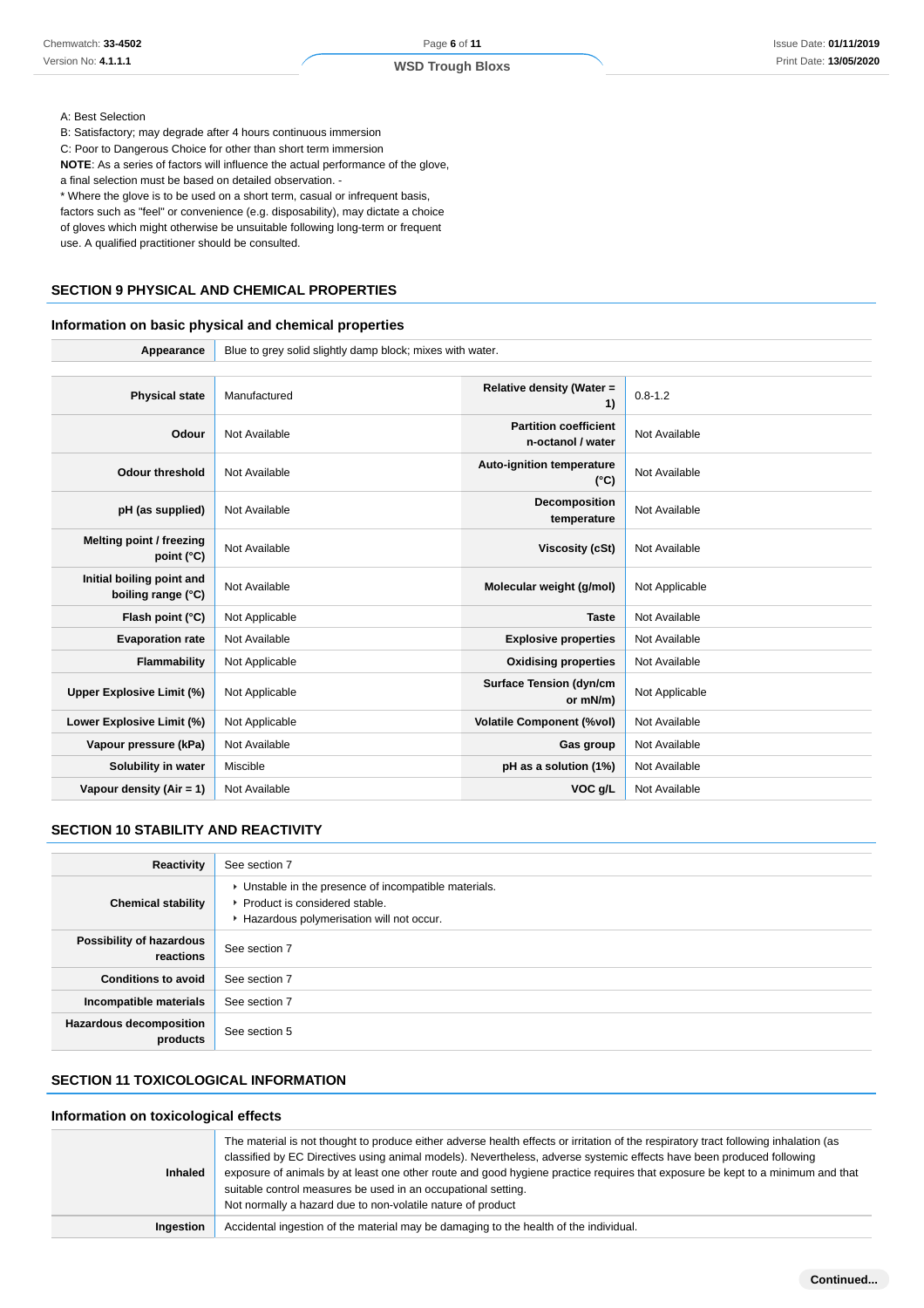| <b>Skin Contact</b>     | Limited evidence exists, or practical experience predicts, that the material either produces inflammation of the skin in a<br>substantial number of individuals following direct contact, and/or produces significant inflammation when applied to the healthy<br>intact skin of animals, for up to four hours, such inflammation being present twenty-four hours or more after the end of the<br>exposure period. Skin irritation may also be present after prolonged or repeated exposure; this may result in a form of contact<br>dermatitis (nonallergic). The dermatitis is often characterised by skin redness (erythema) and swelling (oedema) which may<br>progress to blistering (vesiculation), scaling and thickening of the epidermis. At the microscopic level there may be intercellular<br>oedema of the spongy layer of the skin (spongiosis) and intracellular oedema of the epidermis.<br>Open cuts, abraded or irritated skin should not be exposed to this material<br>Entry into the blood-stream through, for example, cuts, abrasions, puncture wounds or lesions, may produce systemic injury with<br>harmful effects. Examine the skin prior to the use of the material and ensure that any external damage is suitably protected. |                   |  |
|-------------------------|-------------------------------------------------------------------------------------------------------------------------------------------------------------------------------------------------------------------------------------------------------------------------------------------------------------------------------------------------------------------------------------------------------------------------------------------------------------------------------------------------------------------------------------------------------------------------------------------------------------------------------------------------------------------------------------------------------------------------------------------------------------------------------------------------------------------------------------------------------------------------------------------------------------------------------------------------------------------------------------------------------------------------------------------------------------------------------------------------------------------------------------------------------------------------------------------------------------------------------------------------------------|-------------------|--|
| Eye                     | Limited evidence exists, or practical experience suggests, that the material may cause eye irritation in a substantial number of<br>individuals and/or is expected to produce significant ocular lesions which are present twenty-four hours or more after instillation<br>into the eye(s) of experimental animals. Repeated or prolonged eye contact may cause inflammation characterised by temporary<br>redness (similar to windburn) of the conjunctiva (conjunctivitis); temporary impairment of vision and/or other transient eye<br>damage/ulceration may occur.                                                                                                                                                                                                                                                                                                                                                                                                                                                                                                                                                                                                                                                                                     |                   |  |
| <b>Chronic</b>          | Limited evidence suggests that repeated or long-term occupational exposure may produce cumulative health effects involving<br>organs or biochemical systems.                                                                                                                                                                                                                                                                                                                                                                                                                                                                                                                                                                                                                                                                                                                                                                                                                                                                                                                                                                                                                                                                                                |                   |  |
|                         |                                                                                                                                                                                                                                                                                                                                                                                                                                                                                                                                                                                                                                                                                                                                                                                                                                                                                                                                                                                                                                                                                                                                                                                                                                                             |                   |  |
|                         | <b>TOXICITY</b>                                                                                                                                                                                                                                                                                                                                                                                                                                                                                                                                                                                                                                                                                                                                                                                                                                                                                                                                                                                                                                                                                                                                                                                                                                             | <b>IRRITATION</b> |  |
| <b>WSD Trough Bloxs</b> | Not Available                                                                                                                                                                                                                                                                                                                                                                                                                                                                                                                                                                                                                                                                                                                                                                                                                                                                                                                                                                                                                                                                                                                                                                                                                                               | Not Available     |  |
|                         | <b>TOXICITY</b>                                                                                                                                                                                                                                                                                                                                                                                                                                                                                                                                                                                                                                                                                                                                                                                                                                                                                                                                                                                                                                                                                                                                                                                                                                             | <b>IRRITATION</b> |  |
|                         | dermal (rat) LD50: $>2000$ mg/kg <sup>[1]</sup>                                                                                                                                                                                                                                                                                                                                                                                                                                                                                                                                                                                                                                                                                                                                                                                                                                                                                                                                                                                                                                                                                                                                                                                                             | Not Available     |  |
| copper sulfate          |                                                                                                                                                                                                                                                                                                                                                                                                                                                                                                                                                                                                                                                                                                                                                                                                                                                                                                                                                                                                                                                                                                                                                                                                                                                             |                   |  |
|                         | Oral (rat) LD50: 300 mg/kg $^{[2]}$                                                                                                                                                                                                                                                                                                                                                                                                                                                                                                                                                                                                                                                                                                                                                                                                                                                                                                                                                                                                                                                                                                                                                                                                                         |                   |  |

**COPPER SULFATE**

**Legend:** 1. Value obtained from Europe ECHA Registered Substances - Acute toxicity 2.\* Value obtained from manufacturer's SDS. Unless otherwise specified data extracted from RTECS - Register of Toxic Effect of chemical Substances

Asthma-like symptoms may continue for months or even years after exposure to the material ceases. This may be due to a non-allergenic condition known as reactive airways dysfunction syndrome (RADS) which can occur following exposure to high levels of highly irritating compound. Key criteria for the diagnosis of RADS include the absence of preceding respiratory disease, in a non-atopic individual, with abrupt onset of persistent asthma-like symptoms within minutes to hours of a documented exposure to the irritant. A reversible airflow pattern, on spirometry, with the presence of moderate to severe bronchial hyperreactivity on methacholine challenge testing and the lack of minimal lymphocytic inflammation, without eosinophilia, have also been included in the criteria for diagnosis of RADS. RADS (or asthma) following an irritating inhalation is an infrequent disorder with rates related to the concentration of and duration of exposure to the irritating substance. Industrial bronchitis, on the other hand, is a disorder that occurs as result of exposure due to high concentrations of irritating substance (often particulate in nature) and is completely reversible after exposure ceases. The disorder is characterised by dyspnea, cough and mucus production.

For copper sulfate

- **Acute toxicity:** Copper sulfate is corrosive and acute toxicity is largely due to this property. There have been reports of human suicide resulting from the ingestion of gram quantities of this material. The lowest dose of copper sulfate that has been toxic when ingested by humans is 11 mg/kg. Ingestion of copper sulfate is often not toxic because vomiting is automatically triggered by its irritating effect on the gastrointestinal tract. Symptoms are severe, however, if copper sulfate is retained in the stomach, as in the unconscious victim. Some of the signs of poisoning which occurred after 1 to 12 g of copper sulfate was swallowed include a metallic taste in the mouth, burning pain in the chest and abdomen, intense nausea, repeated vomiting, diarrhea, headache, sweating, shock, discontinued urination leading to yellowing of the skin. Injury to the brain, liver, kidneys, and stomach and intestinal linings may also occur in copper sulfate poisoning . Copper sulfate can be corrosive to the skin and eyes. It is readily absorbed through the skin and can produce a burning pain, as well as the other symptoms of poisoning resulting from ingestion. Skin contact may result in itching or eczema. It is a skin sensitiser and can cause allergic reactions in some individuals . Eye contact with this material can cause conjunctivitis, inflammation of the eyelid lining, cornea tissue deterioration, and clouding of the cornea . Examination of copper sulfate poisoned animals showed signs of acute toxicity in the spleen, liver, and kidneys . Injury may also occur to the brain, liver, kidneys, and gastrointestinal tract in response to overexposure to this material.
- **Chronic toxicity:** Vineyard sprayers experienced liver disease after 3 to 15 years of exposure to copper sulfate solution in Bordeaux mixture . Long term effects are more likely in individuals with Wilson's disease, a condition which causes excessive absorption and storage of copper . Chronic exposure to low levels of copper can lead to anemia . The growth of rats was retarded when given dietary doses of 25 mg/kg/day of copper sulfate. Dietary doses of 200 mg/kg/day caused starvation and death. Sheep given oral doses of 20 mg/kg/day showed blood cell and kidney damage . They also showed an absence of appetite, anemia, and degenerative changes.
- **Reproductive effects:** Copper sulfate has been shown to cause reproductive effects in test animals. Testicular atrophy increased in birds as they were fed larger amounts of copper sulfate. Sperm production was also interrupted to varying degrees . Reproduction and fertility was affected in pregnant rats given this material on day 3 of pregnancy.
- **Teratogenic effects:** There is very limited evidence about the teratogenic effects of copper sulfate. Heart disease occurred in the surviving offspring of pregnant hamsters given intravenous copper salts on day 8 of gestation. These data suggest that copper sulfate is unlikely to be teratogenic in humans at expected exposure levels.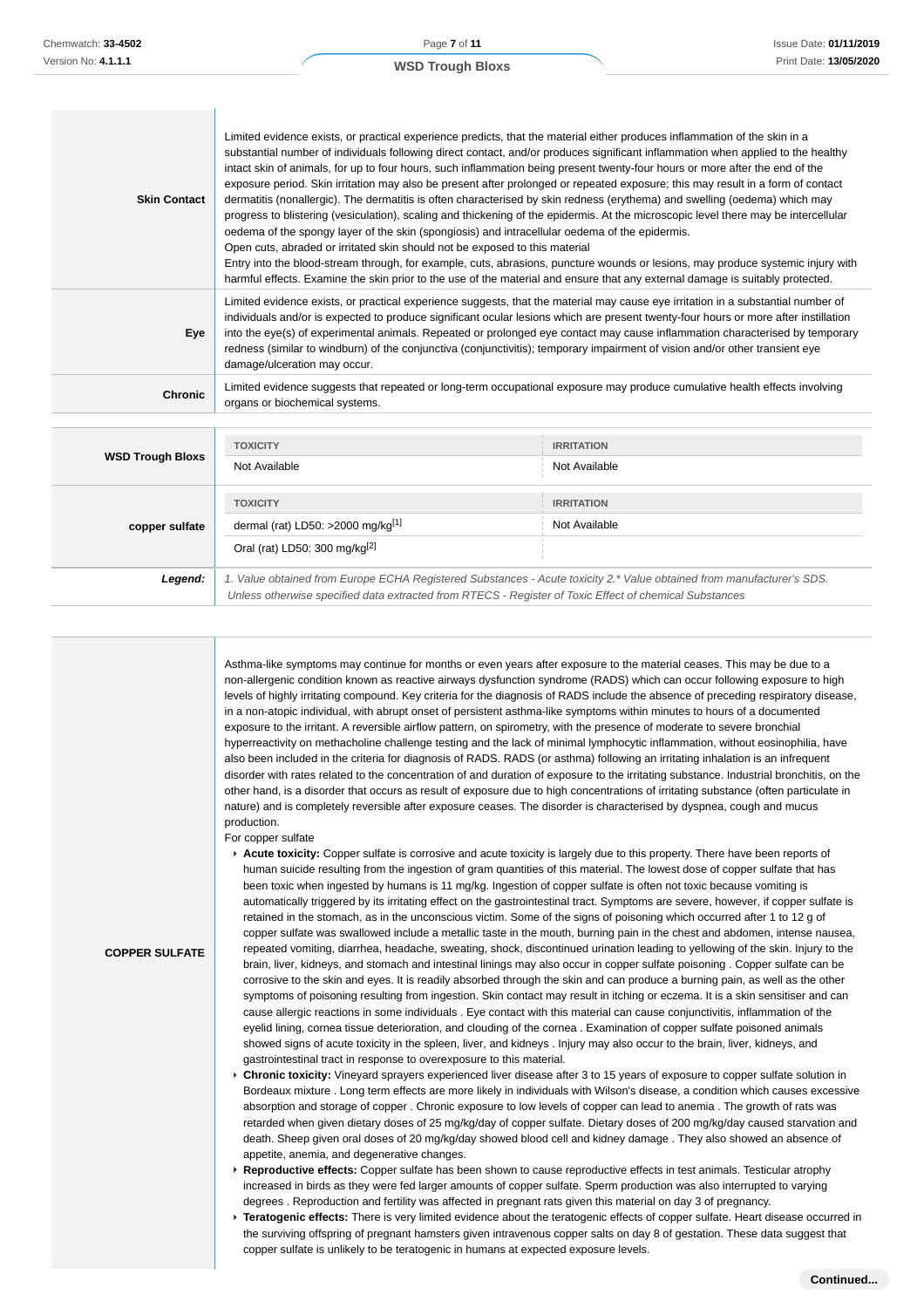|                                         | ► Mutagenic effects: Copper sulfate may cause mutagenic effects at high doses. At 400 and 1000 ppm, copper sulfate caused<br>mutations in two types of microorganisms. Such effects are not expected in humans under normal conditions.<br>► Carcinogenic effects: Copper sulfate at 10 mg/kg/day caused endocrine tumors in chickens given the material parenterally,<br>that is, outside of the gastrointestinal tract through an intravenous or intramuscular injection. However, the relevance of these<br>results to mammals, including humans, is not known.<br>▶ Organ toxicity: Long-term animal studies indicate that the testes and endocrine glands have been affected.<br>Fate in humans and animals: Absorption of copper sulfate into the blood occurs primarily under the acidic conditions of the<br>stomach. The mucous membrane lining of the intestines acts as a barrier to absorption of ingested copper. After ingestion,<br>more than 99% of copper is excreted in the faeces. However, residual copper is an essential trace element that is strongly<br>bioaccumulated. It is stored primarily in the liver, brain, heart, kidney, and muscles |                               |   |
|-----------------------------------------|-------------------------------------------------------------------------------------------------------------------------------------------------------------------------------------------------------------------------------------------------------------------------------------------------------------------------------------------------------------------------------------------------------------------------------------------------------------------------------------------------------------------------------------------------------------------------------------------------------------------------------------------------------------------------------------------------------------------------------------------------------------------------------------------------------------------------------------------------------------------------------------------------------------------------------------------------------------------------------------------------------------------------------------------------------------------------------------------------------------------------------------------------------------------------|-------------------------------|---|
| <b>Acute Toxicity</b>                   | ×                                                                                                                                                                                                                                                                                                                                                                                                                                                                                                                                                                                                                                                                                                                                                                                                                                                                                                                                                                                                                                                                                                                                                                       | Carcinogenicity               | × |
| <b>Skin Irritation/Corrosion</b>        | ×                                                                                                                                                                                                                                                                                                                                                                                                                                                                                                                                                                                                                                                                                                                                                                                                                                                                                                                                                                                                                                                                                                                                                                       | Reproductivity                | × |
| <b>Serious Eye</b><br>Damage/Irritation | ×                                                                                                                                                                                                                                                                                                                                                                                                                                                                                                                                                                                                                                                                                                                                                                                                                                                                                                                                                                                                                                                                                                                                                                       | <b>STOT - Single Exposure</b> | × |

| <b>Respiratory or Skin</b><br>sensitisation                                                                                                                               |  | STOT - Repeated Exposure   X |  |
|---------------------------------------------------------------------------------------------------------------------------------------------------------------------------|--|------------------------------|--|
| Mutagenicity   X                                                                                                                                                          |  | Aspiration Hazard   X        |  |
| <b>Legend:</b> $\mathbf{X}$ – Data either not available or does not fill the criteria for classification<br>$\blacktriangleright$ - Data available to make classification |  |                              |  |

#### **SECTION 12 ECOLOGICAL INFORMATION**

### **Toxicity**

| <b>WSD Trough Bloxs</b> | <b>ENDPOINT</b><br><b>Not</b><br>Available | <b>TEST DURATION (HR)</b><br>Not Available | <b>SPECIES</b><br>Not Available                                                                                                                                                                                                                                                                                                                                                     | <b>VALUE</b><br>Not<br>Available | <b>SOURCE</b><br>Not<br>Available |
|-------------------------|--------------------------------------------|--------------------------------------------|-------------------------------------------------------------------------------------------------------------------------------------------------------------------------------------------------------------------------------------------------------------------------------------------------------------------------------------------------------------------------------------|----------------------------------|-----------------------------------|
|                         | <b>ENDPOINT</b>                            | <b>TEST DURATION (HR)</b>                  | <b>SPECIES</b>                                                                                                                                                                                                                                                                                                                                                                      | <b>VALUE</b>                     | <b>SOURCE</b>                     |
|                         | <b>LC50</b>                                | 96                                         | Fish                                                                                                                                                                                                                                                                                                                                                                                | 0.000057mg/L                     | 4                                 |
|                         | EC50                                       | 48                                         | Crustacea                                                                                                                                                                                                                                                                                                                                                                           | 0.001-0.213mg/L                  | $\overline{2}$                    |
| copper sulfate          | <b>EC50</b>                                | 72                                         | Algae or other aquatic plants                                                                                                                                                                                                                                                                                                                                                       | $0.0004$ mg/L                    | 4                                 |
|                         | <b>BCF</b>                                 | 1440                                       | Fish                                                                                                                                                                                                                                                                                                                                                                                | 1800.00mg/L                      | 4                                 |
|                         | EC10                                       | 32                                         | Crustacea                                                                                                                                                                                                                                                                                                                                                                           | 0.000085mg/L                     | 4                                 |
|                         | <b>NOEC</b>                                | 384                                        | Fish                                                                                                                                                                                                                                                                                                                                                                                | 0.00005mg/L                      | $\overline{4}$                    |
| Legend:                 | Vendor Data                                |                                            | Extracted from 1. IUCLID Toxicity Data 2. Europe ECHA Registered Substances - Ecotoxicological Information - Aquatic Toxicity<br>3. EPIWIN Suite V3.12 (QSAR) - Aquatic Toxicity Data (Estimated) 4. US EPA, Ecotox database - Aquatic Toxicity Data 5.<br>ECETOC Aquatic Hazard Assessment Data 6. NITE (Japan) - Bioconcentration Data 7. METI (Japan) - Bioconcentration Data 8. |                                  |                                   |

Toxic to aquatic organisms, may cause long-term adverse effects in the aquatic environment. **DO NOT** discharge into sewer or waterways.

# **Persistence and degradability**

| Ingredient     | Persistence: Water/Soil | Persistence: Air |
|----------------|-------------------------|------------------|
| copper sulfate | <b>HIGH</b>             | <b>HIGH</b>      |
| .              |                         |                  |

### **Bioaccumulative potential**

| Ingredient     | <b>Bioaccumulation</b>    |
|----------------|---------------------------|
| copper sulfate | LOW (LogKOW = $-2.2002$ ) |

### **Mobility in soil**

| Ingredient     | <b>Mobility</b>      |
|----------------|----------------------|
| copper sulfate | LOW (KOC = $6.124$ ) |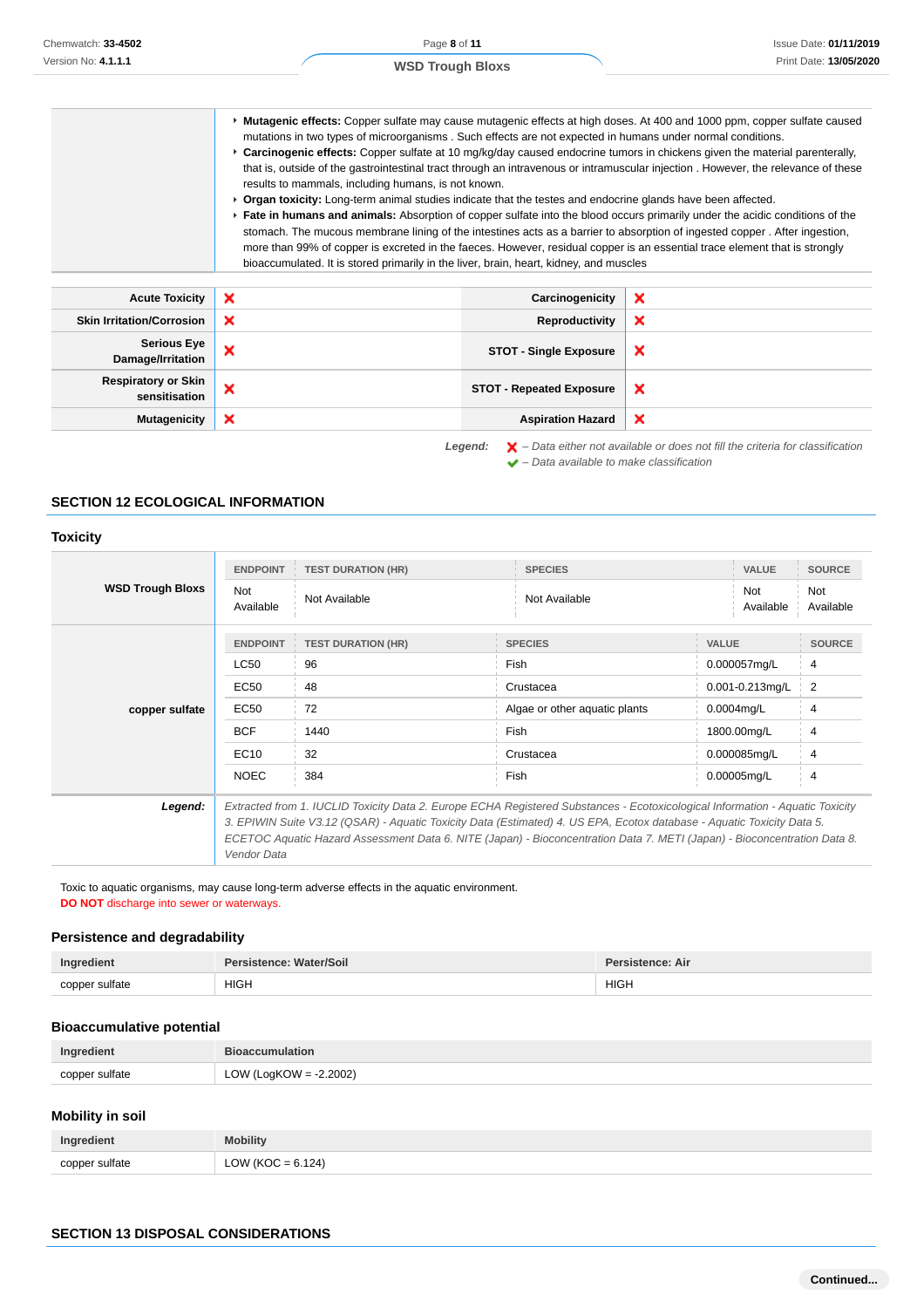### **Waste treatment methods**

| <b>Product / Packaging</b><br>disposal | ► Recycle wherever possible or consult manufacturer for recycling options.<br>• Consult State Land Waste Management Authority for disposal.<br>▶ Bury residue in an authorised landfill.<br>▶ Recycle containers if possible, or dispose of in an authorised landfill. |
|----------------------------------------|------------------------------------------------------------------------------------------------------------------------------------------------------------------------------------------------------------------------------------------------------------------------|
|----------------------------------------|------------------------------------------------------------------------------------------------------------------------------------------------------------------------------------------------------------------------------------------------------------------------|

# **SECTION 14 TRANSPORT INFORMATION**

#### **Labels Required**

| <b>Marine Pollutant</b> |    |
|-------------------------|----|
| <b>HAZCHEM</b>          | 2Z |

### **Land transport (ADG)**

| <b>UN number</b>                | 3077                                                                         |
|---------------------------------|------------------------------------------------------------------------------|
| UN proper shipping name         | ENVIRONMENTALLY HAZARDOUS SUBSTANCE, SOLID, N.O.S. (contains copper sulfate) |
| Transport hazard class(es)      | 9<br>Class<br>Subrisk<br>Not Applicable                                      |
| Packing group                   | Ш                                                                            |
| <b>Environmental hazard</b>     | Environmentally hazardous                                                    |
| Special precautions for<br>user | Special provisions<br>274 331 335 375 AU01<br>Limited quantity<br>5 kg       |

Environmentally Hazardous Substances meeting the descriptions of UN 3077 or UN 3082 are not subject to this Code when transported by road or rail in;

(a) packagings;

(b) IBCs; or

(c) any other receptacle not exceeding 500 kg(L).

- Australian Special Provisions (SP AU01) - ADG Code 7th Ed.

#### **Air transport (ICAO-IATA / DGR)**

| <b>UN number</b>                | 3077                                           |                                                                                |                    |  |
|---------------------------------|------------------------------------------------|--------------------------------------------------------------------------------|--------------------|--|
| UN proper shipping name         |                                                | Environmentally hazardous substance, solid, n.o.s. * (contains copper sulfate) |                    |  |
| Transport hazard class(es)      | <b>ICAO/IATA Class</b><br>ICAO / IATA Subrisk  | 9<br>Not Applicable                                                            |                    |  |
|                                 | <b>ERG Code</b>                                | 9L                                                                             |                    |  |
| Packing group                   | $\mathbf{III}$                                 |                                                                                |                    |  |
| <b>Environmental hazard</b>     | Environmentally hazardous                      |                                                                                |                    |  |
| Special precautions for<br>user | Special provisions                             |                                                                                | A97 A158 A179 A197 |  |
|                                 | Cargo Only Packing Instructions                |                                                                                | 956                |  |
|                                 | Cargo Only Maximum Qty / Pack                  |                                                                                | 400 kg             |  |
|                                 | Passenger and Cargo Packing Instructions       |                                                                                | 956                |  |
|                                 | Passenger and Cargo Maximum Qty / Pack         |                                                                                | 400 kg             |  |
|                                 |                                                | Passenger and Cargo Limited Quantity Packing Instructions                      | Y956               |  |
|                                 | Passenger and Cargo Limited Maximum Qty / Pack |                                                                                | 30 kg G            |  |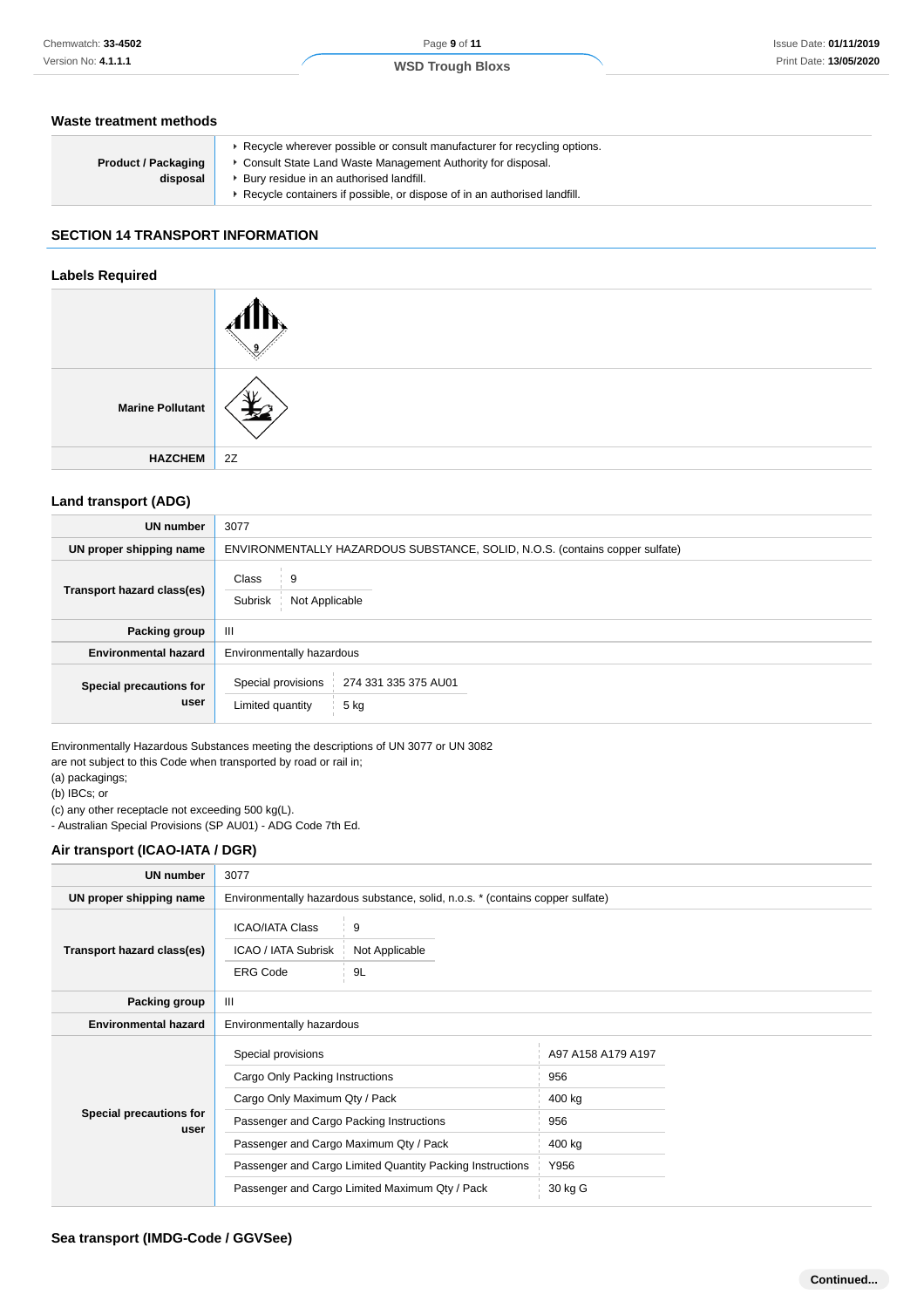**WSD Trough Bloxs**

| <b>UN number</b>                | 3077                                                                 |                                                                              |  |  |
|---------------------------------|----------------------------------------------------------------------|------------------------------------------------------------------------------|--|--|
| UN proper shipping name         |                                                                      | ENVIRONMENTALLY HAZARDOUS SUBSTANCE, SOLID, N.O.S. (contains copper sulfate) |  |  |
| Transport hazard class(es)      | <b>IMDG Class</b><br>9<br><b>IMDG Subrisk</b><br>Not Applicable      |                                                                              |  |  |
| Packing group                   | Ш                                                                    |                                                                              |  |  |
| <b>Environmental hazard</b>     | Marine Pollutant                                                     |                                                                              |  |  |
| Special precautions for<br>user | <b>EMS Number</b><br>Special provisions<br><b>Limited Quantities</b> | $F-A$ , S-F<br>274 335 966 967 969<br>5 kg                                   |  |  |

### **Transport in bulk according to Annex II of MARPOL and the IBC code**

Not Applicable

### **SECTION 15 REGULATORY INFORMATION**

### **Safety, health and environmental regulations / legislation specific for the substance or mixture**

#### **COPPER SULFATE IS FOUND ON THE FOLLOWING REGULATORY LISTS**

| Australia Hazardous Chemical Information System (HCIS) - Hazardous<br>Chemicals                | Australia<br>(SUSMF |
|------------------------------------------------------------------------------------------------|---------------------|
| Australia Inventory of Chemical Substances (AICS)                                              | Australia           |
| Australia Standard for the Uniform Scheduling of Medicines and Poisons<br>(SUSMP) - Schedule 4 | (SUSMF              |

a Standard for the Uniform Scheduling of Medicines and Poisons P) - Schedule 5 a Standard for the Uniform Scheduling of Medicines and Poisons P) - Schedule 6

#### **National Inventory Status**

| <b>National Inventory</b>               | <b>Status</b>                                                                                                                                                                                               |
|-----------------------------------------|-------------------------------------------------------------------------------------------------------------------------------------------------------------------------------------------------------------|
| Australia - AICS                        | Yes                                                                                                                                                                                                         |
| Canada - DSL                            | Yes                                                                                                                                                                                                         |
| Canada - NDSL                           | No (copper sulfate)                                                                                                                                                                                         |
| China - IECSC                           | Yes                                                                                                                                                                                                         |
| Europe - EINEC / ELINCS /<br><b>NLP</b> | Yes                                                                                                                                                                                                         |
| Japan - ENCS                            | Yes                                                                                                                                                                                                         |
| Korea - KECI                            | Yes                                                                                                                                                                                                         |
| New Zealand - NZIoC                     | Yes                                                                                                                                                                                                         |
| Philippines - PICCS                     | Yes                                                                                                                                                                                                         |
| USA - TSCA                              | Yes                                                                                                                                                                                                         |
| Taiwan - TCSI                           | Yes                                                                                                                                                                                                         |
| Mexico - INSQ                           | Yes                                                                                                                                                                                                         |
| Vietnam - NCI                           | Yes                                                                                                                                                                                                         |
| Russia - ARIPS                          | Yes                                                                                                                                                                                                         |
| Legend:                                 | Yes = All CAS declared ingredients are on the inventory<br>No = One or more of the CAS listed ingredients are not on the inventory and are not exempt from listing(see specific ingredients<br>in brackets) |

### **SECTION 16 OTHER INFORMATION**

### **SDS Version Summary**

| <b>Version</b> | <b>Issue Date</b> | <b>Sections Updated</b>                                                        |
|----------------|-------------------|--------------------------------------------------------------------------------|
| 2.1.1.1        | 23/10/2012        | Ingredients                                                                    |
| 4.1.1.1        | 01/11/2019        | One-off system update. NOTE: This may or may not change the GHS classification |